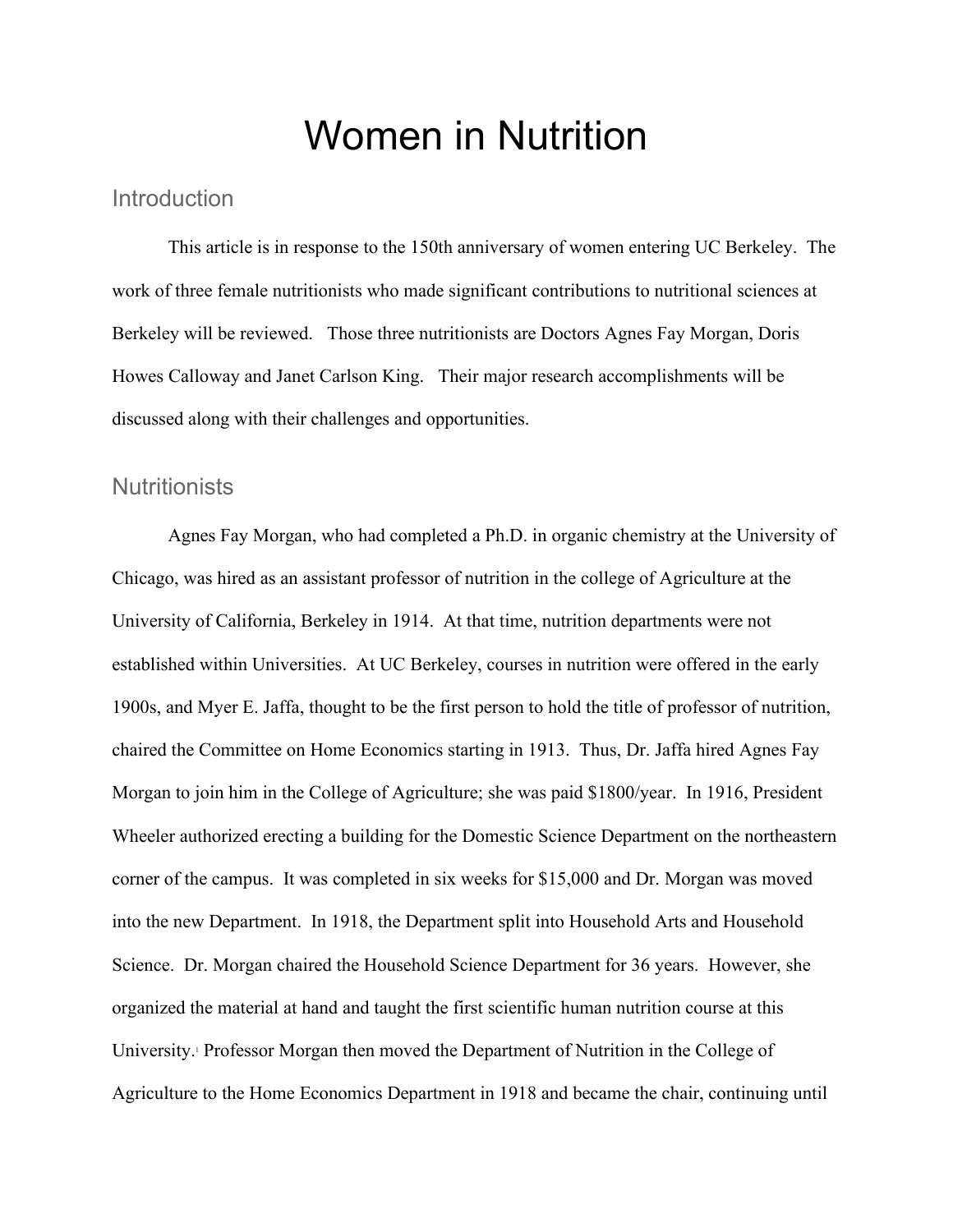1954, the year Professor Morgan retired.2 Dr. Morgan was known for her excellent administrative skills. The construction of Morgan Hall started in 1949, but was stopped until 1952 because of the Korean War. The building was completed in 1954, the year Dr. Morgan retired. The new Chair of the Department, Dr. George Briggs, had the building named after Dr. Morgan due to her outstanding contributions and achievements. The building included a 3-bedroom Penthouse located on the top floor for teaching a required home management course. Dr. Doris Calloway then turned the Penthouse into a novel human nutrition research laboratory after she was hired in 1963.

Doris Howes Calloway, like Dr. Agnes Fay Morgan, completed her Ph.D. at the University of Chicago. But, unlike Morgan, her Ph.D. was in Nutrition. She completed a dietetic internship at Ohio State and interned at Johns Hopkins Hospital in Baltimore before going to Chicago. Dr. Calloway served as chief of the Nutrition Branch at the Armed Forces Food and Container Institute in Chicago until she relocated to the Stanford Research Institute (SRI) in 1961 as Chair of the Department of Food Science and Nutrition. Dr. George Briggs recruited her to UC Berkeley in 1963 where she remained for the rest of her career. Delroy Brown, her technician at SRI came with her to Berkeley and assisted with all of her research and the training of her graduate students. Professor Sheldon Margen, a physician with a strong interest in nutrition and metabolism, joined Dr. Calloway at UC Berkeley and collaborated with her on all of the Penthouse studies.

Although Dr. Calloway did not enjoy administration, she served effectively in multiple administrative capacities. For example, Dr. Calloway was the first woman to break into the ranks of senior administrators at University of California, Berkeley, as Provost for UCB's Professional Schools and Colleges from 1981 to 1987. She was a strong proponent of diversity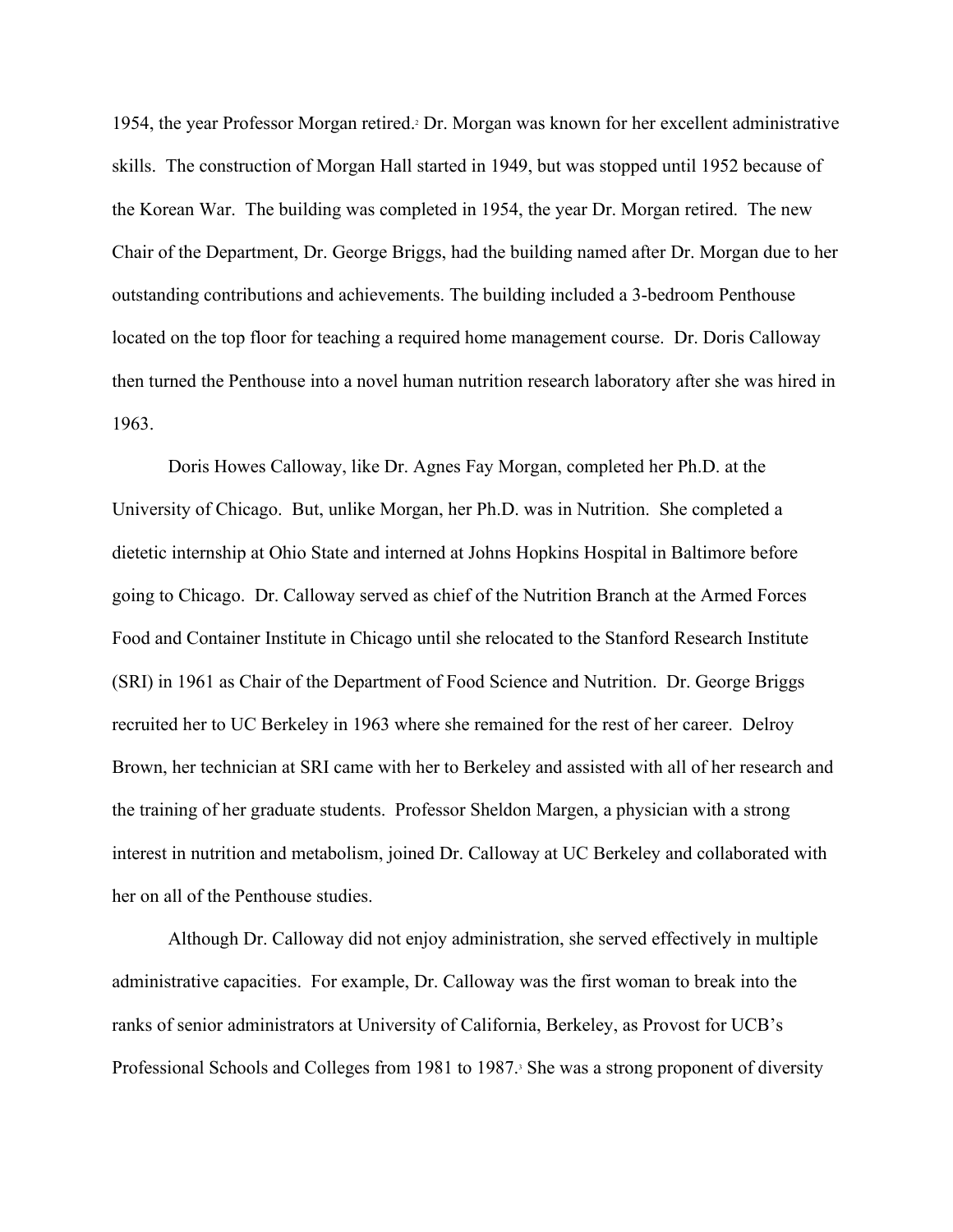and hired the first woman Dean of the School of Public Health and the first African-American as Dean of the School of Education. She did not believe that one's race or sex was an excuse for lesser performance, only that it could make the road more difficulty. Professor Calloway retired in 1990 and she gave the UC Berkeley Faculty Research Lecture, "Maintaining Balance," in 1992. She passed away August 31, 2001, after a long battle with Parkinson's disease.

Janet Carlson King, a former graduate student and colleague of Professor Calloway, is now a Professor of the Graduate School in the Department of Nutritional Science and Toxicology. Professor King chaired the Department from 1987-94. Thereafter she served as Director of the USDA Western Human Nutrition Research Center located at UC Davis from 1995-2003. She then joined Children's Hospital Oakland Research Institute, better known as CHORI as a Senior Scientist; she served as the Executive Director of CHORI from 2013-16..

Professor King received her Ph.D. in Nutrition from UC Berkeley in 1972. She was immediately appointed as an Assistant Professor in the Department to establish a Coordinated Program in Dietetics. At that time, the American Dietetic Association began requiring practical experience as part of the academic training for dietitians. Since Dr. King had worked for three years as a practicing dietitian before coming to Graduate School, she was given a faculty appointment to establish the Coordinated Dietetics Program at UC Berkeley. Professor King has maintained an active research program throughout her career in two areas: protein and energy during pregnancy and human zinc nutrition and metabolism. Her doctoral work focused on the protein requirements of pregnant teenagers. Shortly after becoming an Assistant Professor at UC Berkeley, Dr. Sheldon Margen supplied funding for her to establish a zinc research program in humans, the first of its kind in 1974. In 2003, Dr. King was invited to chair the 2005 US Dietary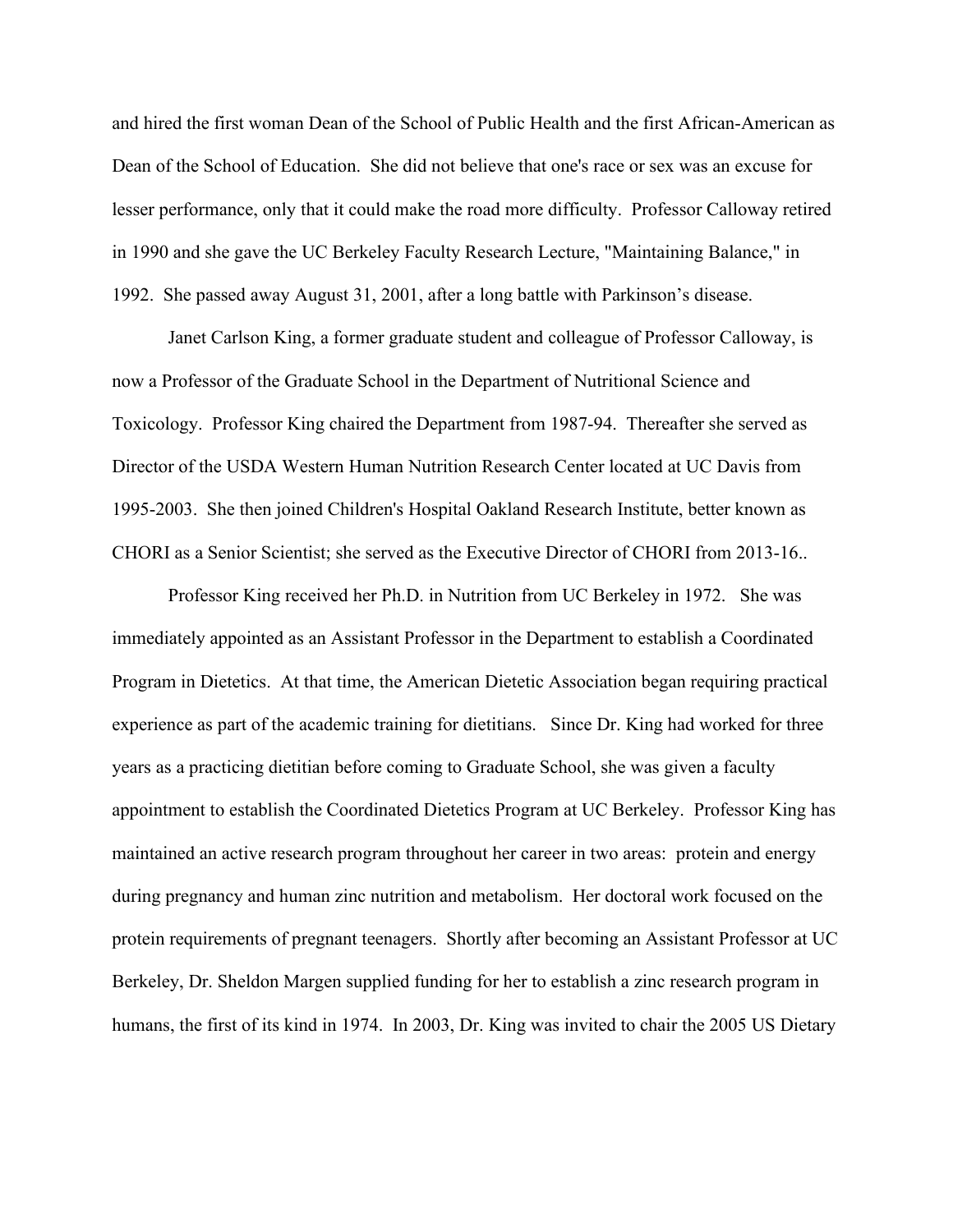Guidelines Advisory Committee and she has served on numerous committees of the Food and Nutrition Board including chairing the Board in 1994.

## Research Work and Major Contributions

### Agnes Fay Morgan

Professor Morgan studied broad topics within human nutrition, animal nutrition and food technology areas. Her basic work was concentrated in three primary fields: (1) The effect of heat upon the nutritive value of proteins, (2) the effect of Vitamin D and parathyroid hormones on calcium and phosphorus metabolism, and (3) the metabolic functions of the B Vitamins, ascorbic acid, Vitamin A, and carotene. She was the first to observe that a commonly used food preservative, sulfur dioxide, on preserved the vitamin C and thiamin content of foods. Professor Morgan was also the first to demonstrate that a pantothenic acid deficiency causes severe damage to the adrenal gland and that administering vitamin D produces marked changes in the physiological activity of parathyroid extracts.6

Dr. Morgan also published many articles relating to the practical as well as medical aspects of nutrition. Her 254 research publications focus on a wide variety of topics: the effect of heat on the nutritive value of proteins, the stability of vitamins in the processing and storage of foods, the metabolic functions of B vitamins, ascorbic acid and carotene, and the feeding of underweight children. She also published a textbook on *Food Preparation* and 77 professional or review articles.7 More than 40 of her papers were written after her official retirement.

From 1946 to 1950, Professor Morgan was the only woman on a Committee of nine selected from USA Agricultural Experiment Stations to provide guidance to a national research program.8 In 1962, she received the first research award from the Society of Medical Friends of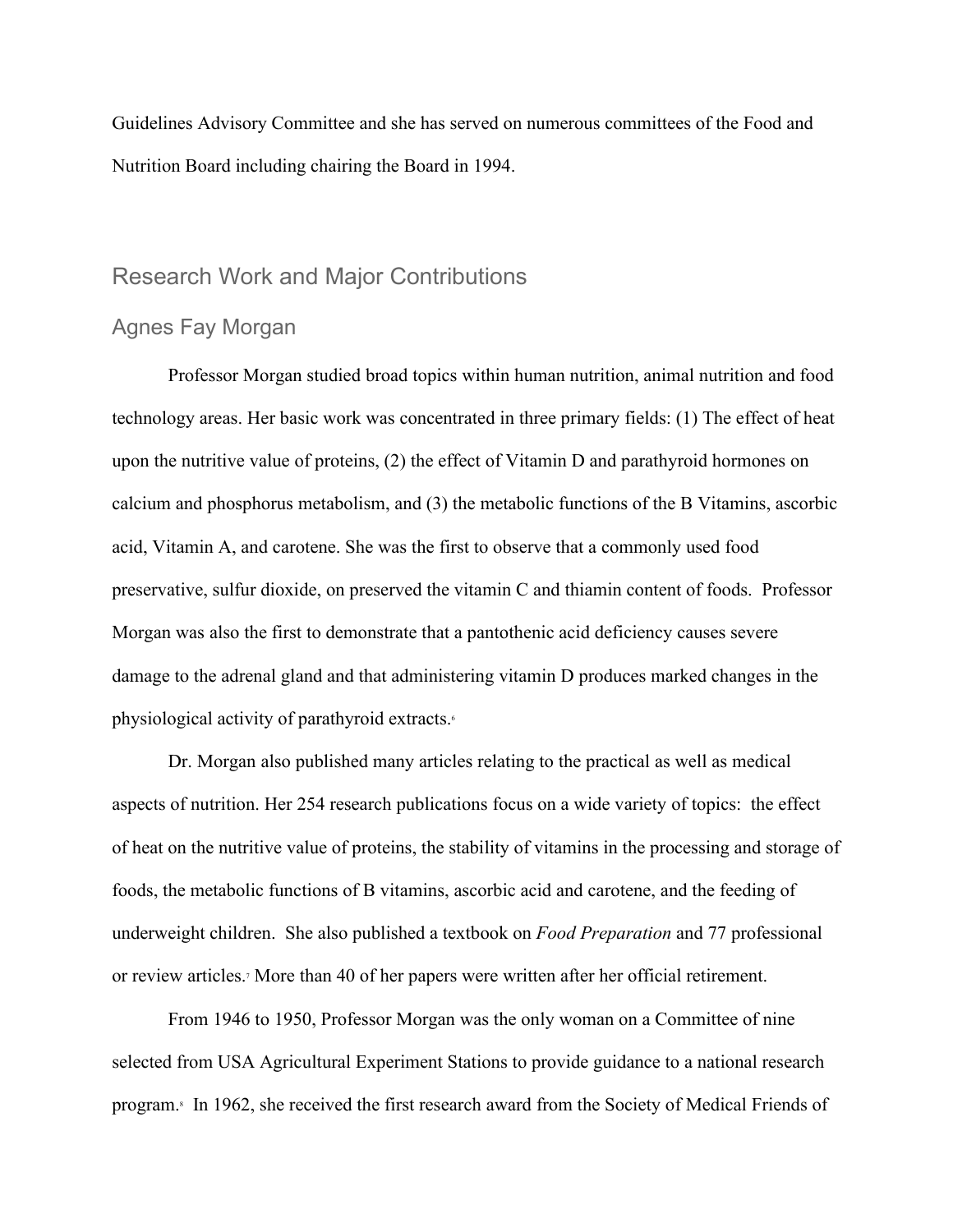Wine for her studies on the vitamins in wine. The next year, she was awarded the Phoebe Apperson Hearst gold medal from the San Francisco Examiner as one of the ten Outstanding Bay Area Women in 1963.

#### Doris Howes Calloway

Leonard Bjeldanes, Professor Emeritus of the Department of Nutritional Sciences & Toxicology (DNS&T) at UC Berkeley made the following comment regarding Professor Calloway. " She was one of the greats. She was a superbly trained, highly respected scientist who had great courage about what she took on. Yet, she was also insightful, a warm person you could have fun with. I was in awe of her abilities." Professor Calloway's "penthouse" studies from 1964 to 1981 provided the basis for the national standards for dietary allowances, called the Recommended Dietary Allowances (RDAs). Her initial scientific studies of human nutrition has strongly influenced most subsequent studies of diet, nutrition, and health in humans.

Janet King, Professor Emerita of DNS&T said, "one of Professor Doris Calloway's missions in life was to improve opportunities for women and members of minority races and, the scientific issues she undertook were often linked with, but not limited by, their needs." Her international studies measured the social and economic context of mild to moderate malnutrition among individuals in marginally adequate environments. In the late 1980s, Dr. Calloway led a large international research program aimed at understanding the causes and consequences of moderate malnutrition. This 9-university, \$14 million research project in Kenya, Egypt and Mexico not only uncovered the physical and cognitive consequences of undernutrition but pinpointed the poor education and low empowerment of women as a contributor.10

Professor Doris Calloway was internationally recognized for her expertise in nutrition through service on numerous advisory boards and councils, including the Food and Agriculture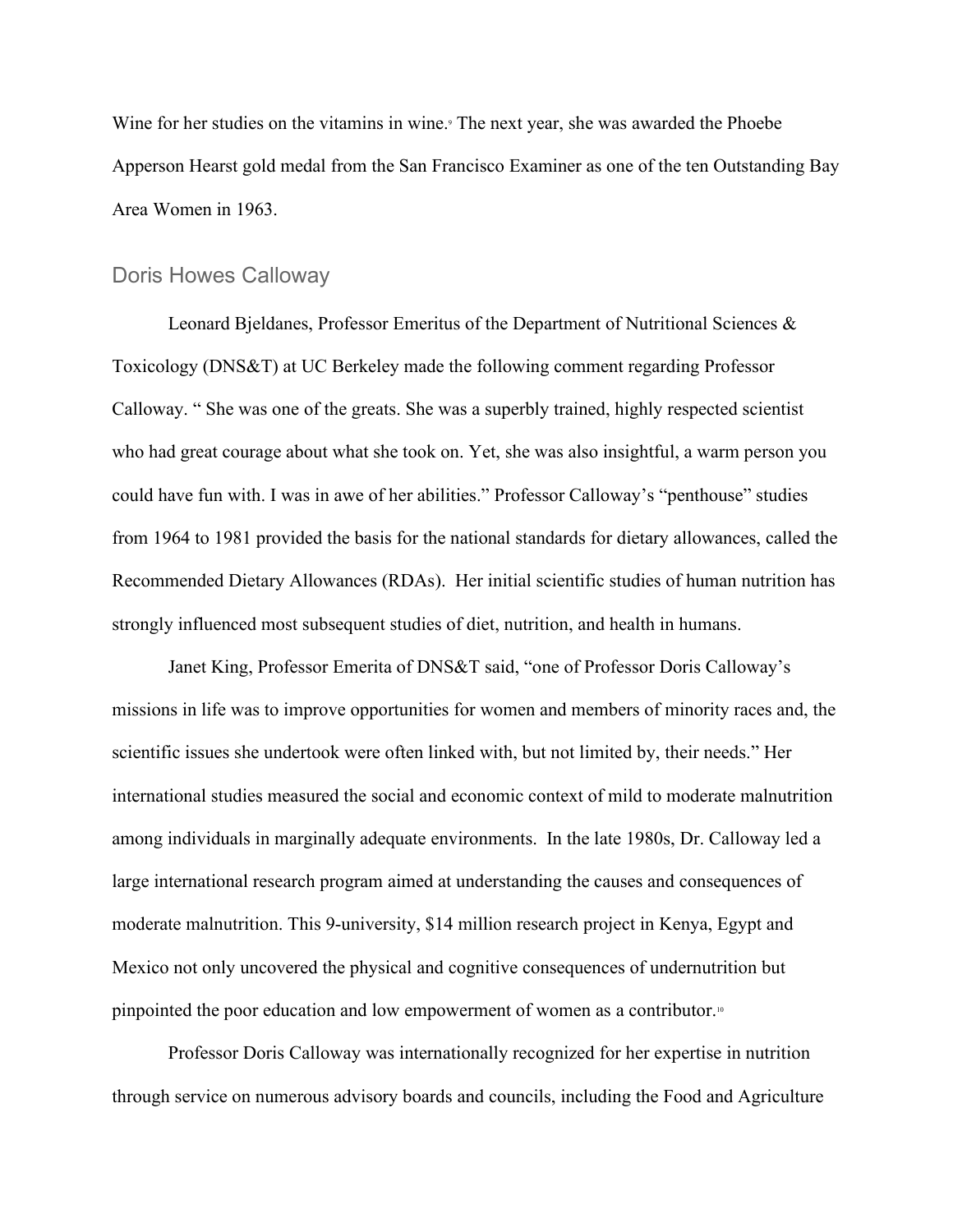Organization and the World Health Organization. In addition to her the academically brilliant achievements, Dr. Calloway was the first woman appointed to a senior administrative position, as Provost of the Professional Schools and Colleges at UC Berkeley. In 1999, the Regents of the University of California created an endowed chair in human nutrition at UC Berkeley in her name.

#### Janet Carlson King

During an interview, Professor King said that among her research achievements in many scientific fields, the work demonstrating the use of zinc stable isotopes to understand zinc metabolism and nutrient requirements meant the most to her. As a new Assistant Professor, Dr. King initiated studies of zinc metabolism. In that work, Dr. King used stable isotopes and kinetic modeling techniques to study how zinc utilization is affected by various physiological states, such as pregnancy, lactation, aging or insufficient or excessive intakes. Her research also demonstrated serum zinc concentrations are not sensitive to typical differences in zinc intakes seen around the world. This is because the total endogenous zinc losses in the urine and stool declined markedly when the dietary levels are low.11 After completing several detailed studies of zinc homeostasis and metabolism, Professor King developed a compartmental model of zinc metabolism.

Similar to Professor Doris Calloway, Professor Janet King also had an interest in international nutrition research studies. In Brazil, Dr. King's group studied the effects of pregnancy and lactation on calcium and bone metabolism in adolescent and adult women consuming low-calcium diets.13 Another research team focused primarily on studies of zinc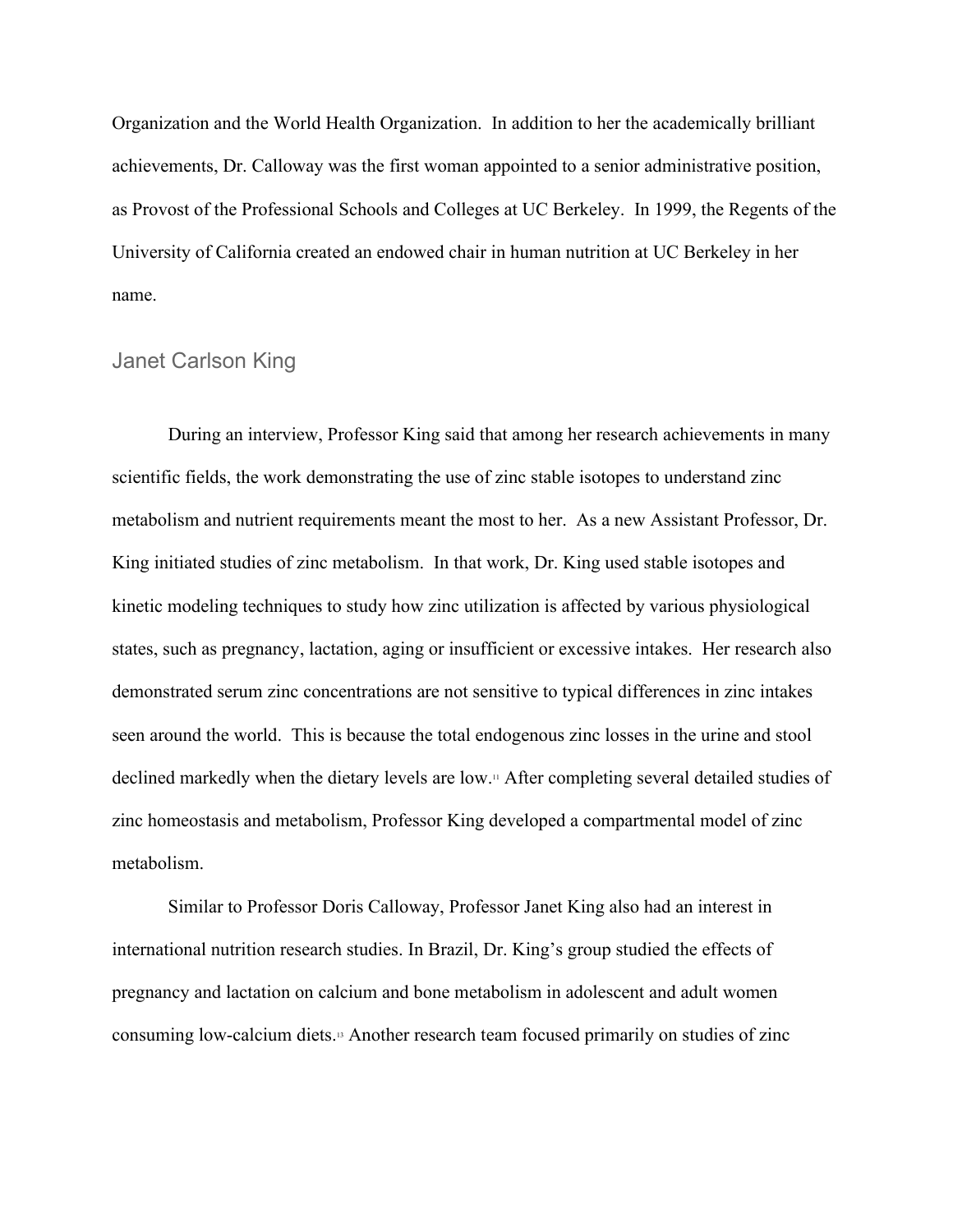nutrition, absorption, and status as previous surveys had shown that dietary zinc intakes were below recommended levels.<sup>14</sup>

# Challenges They Met

Sexism is always a social issue, whether in the past or now. During the early years, Professor Morgan endured many unfair treatments and evaluations when she fought for the name of the Department of Nutrition with UC Berkeley official senior leaders. However, what she tried her best to achieve was readily accomplished when the next Chair, a man named Jessie Coles took office in 1954.

Today, prejudice is not as serious as the past. The common challenges today for both male and female scientists are research funds, tight schedules, and troubles in maintaining balance between personal life and academic research. Both Professors Doris Calloway and Janet King were experts at maintaining balance, which is evident from their personal and professional accomplishments. As Dr. King said, "the courage to keep going in a variety of circumstances is as important today as decades ago in scientific research."

## Expectations and Messages

The women nutritionists contributed to an unusual nutrition history at Cal over the past 150 years. In an interview with Professor King, she provided the following suggestions and messages for future nutritionists and students who in nutrition.

Firstly, nutrition is not a science of its own. It builds on connections to other sciences, like physiology, chemistry, biochemistry. Today, the public tends to focus more on the application in nutrition and public health rather than nutrition scientific theories and research. But the most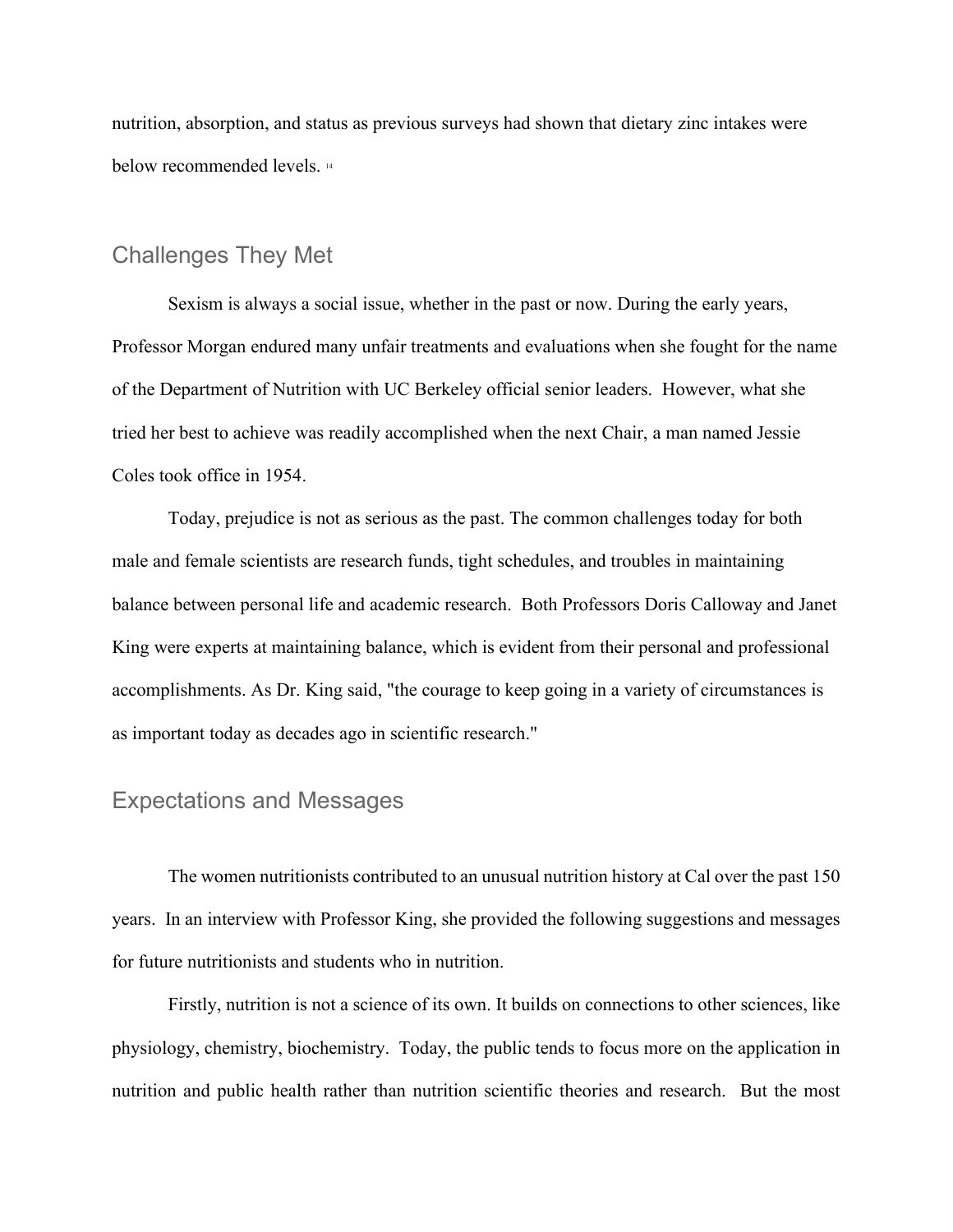importance aspect is for Americans to understand more the importance of good nutrition. For scientists and nutritionists who pursue work in the field in nutrition, they need to identify a focus for their work and to build strings, connections and expertise to enable their efforts in that area.

Literature Cited

1.Emerson GA.Agnes Fay Morgan and early nutrition discoveries in California.Fed Proc. 1997

May;36(6):1911-4. PubMed PMID: 323069

2.Okey R. Agnes Fay Morgan(1884-1968)--a biographical sketch. J Nutr. 1974 Sep;104(9):1101-7. PubMed PMID: 4604070

3. King, Janet C. "Doris Howes Calloway (1923-2001)". J Nutr.133(7):2113-2116. doi:10.1093/jn/133.7.2113. ISSN 0022-3166. PMID 12840163.

4.King, JC. The risk of maternal nutrition depletion and poor outcomes increases in early or closely spaced pregnancies. J Nutr 133(5):1732S-1736S. 2003.

5.Todhunter EN. Agnes Fay Morgan, May 4, 1884-July 20, 1968. J Am Diet Assoc. 1968 Dec;53(6):599. PubMed PMID: 4911900

6.Nerad, Maresi(1999). *The Academic Kitchen: A Social History of Gender Stratification at the University of California, Berkeley.* SUNY Press. ISBN 9780791439692

7.Agnes Fay Morgan--her career in nutrition. J Nutr. 1967 Feb;91(2):Suppl 1:1-3.doi: 10.1093/jn/91.2\_Suppl.1.PubMed PMID: 5335921

8.Shearer, ed. By Benjamin F.Shearer(1997). *Notable women in the physical sciences : a biographical dictionary*(1. Publ. ed.). Westport, Conn. [u.a.]: Greenwood Press. ISBN 978- 0313293030.

9.Wayne, Tiffany K. (2011). *American women of science since 1900*. Santa Barbara, Calif.: ABC-CLIO. ISBN 978-1598841589.

10.Saxon, Wolfgang (2001-09-09). "Doris Calloway Dies at 78; Helped Set Nutrition Standards". The New York Times. ISSN 0362-4331. Retrieved 2015-11-29.

11.King JC. 2018. Yet again, serum zinc concentrations are unrelated to zinc intakes. J.Nutr. 148:1399-401